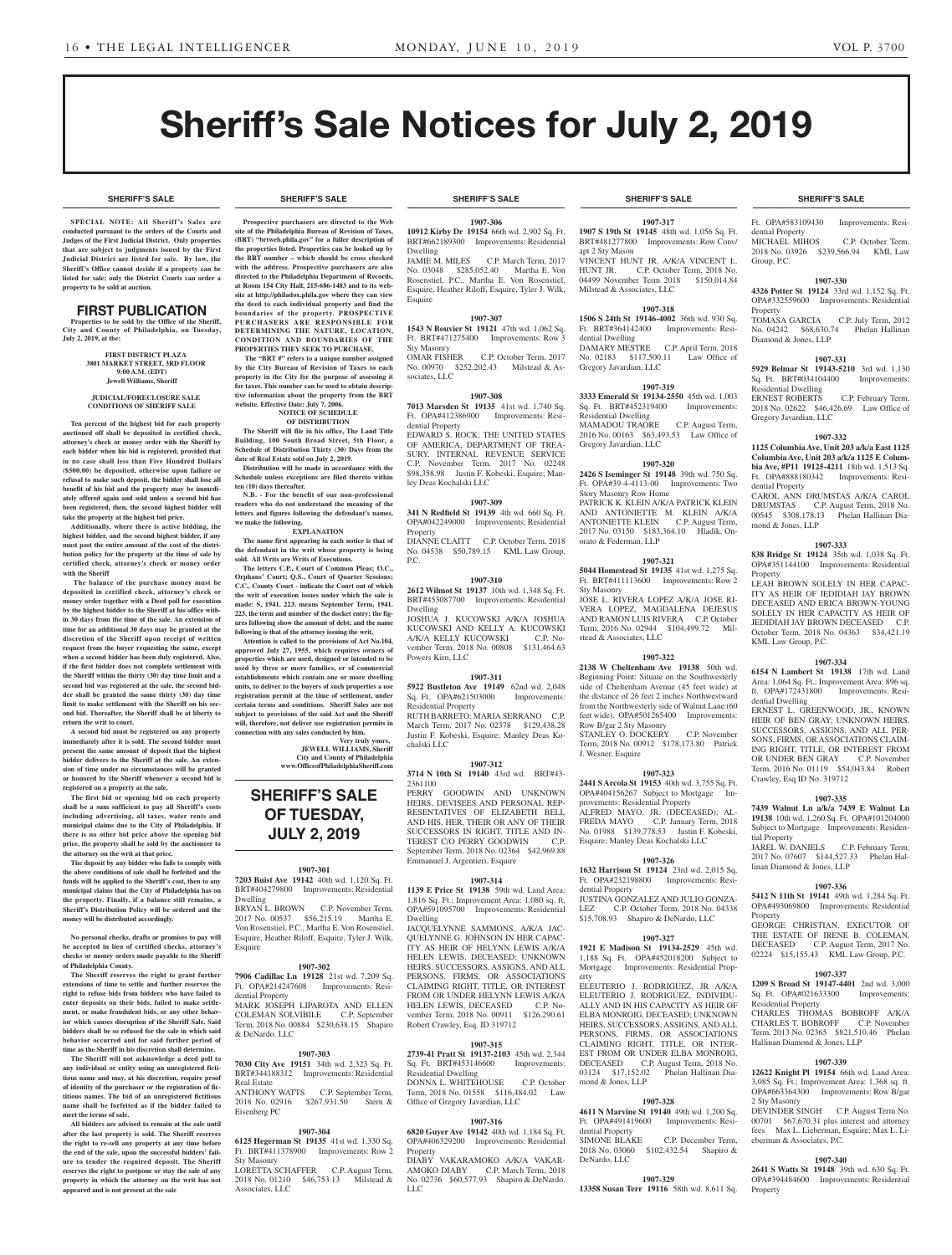### VOL P. 3701 MONDAY, JUNE 10, 2019 THE LEGAL INTELLIGENCER • 17

Jones, LLP

Property

Law Group, P.C.

dential Dwelling

dential Dwelling

LLC

**1907-383 2801 Willits Ave, a/k/a 2801 Willits Rd 19114**  57th wd. 1,584 Sq. Ft. OPA#572079710 Im-

DOLORES P. SHRIVER; KENNETH T. SHRIVER C.P. May Term, 2018 No. 02767 \$202,328.27 Phelan Hallinan Diamond &

**1907-384 4620 Naples St 19124** 23rd wd. 1,426 Sq. Ft. OPA#234212900 Improvements: Residential

CYNTHIA N. RAMOS C.P. November Term, 2016 No. 01238 \$100,848.80 KML

**1907-385 1222 Fillmore St 19124** 10th wd. 1,859 Sq. Ft. BRT#23-4110100 Improvements: Resi-

EILEEN SEGARRA C.P. October Term, 2018 No. 00804 \$128,952.86 Powers Kirn,

**1907-386 4242 Maywood St 19124** 33rd wd. 1,188 Sq. Ft. BRT#332482100 Improvements: Resi-

YVETTE PAGAN C.P. June Term, 2017 No. 01415 \$107,387.86 Powers Kirn, LLC **1907-387 233-235 N 65th St a/k/a 233 N 65th St #235 19139-1007** 34th wd. 3,629 Sq. Ft. OPA#343112500 Subject to Mortgage Im-

STEPHANIE BARNES C.P. August Term, 2018 No. 01893 \$214,758.32 Phelan Hal-

**1907-388 2839 Benner St 19149** 62nd wd. 1,224 Sq. Ft. OPA#621154500 Improvements: Residential

2018 No. 01697 \$147,754.31 KML Law

**1907-389 5456 Sansom St 19139** 60th wd. 1,920 Sq. Ft. BRT#603022300 Improvements: Residential

KEITH HARRIS C.P. May Term, 2018 No. 02323 \$58,768.00 Powers Kirn, LLC **1907-390 955 E Sanger St a/k/a 955 Sanger St 19124- 1039** 35th wd. 1,116 Sq. Ft. OPA#351225100 Improvements: Residential Property UNKNOWN HEIRS, SUCCESSORS, AS-SIGNS, AND ALL PERSONS, FIRMS, OR ASSOCIATIONS CLAIMING RIGHT, TITLE, OR INTEREST FROM OR UNDER MARIA M. FARMER, DECEASED; ADAM KURAL A/K/A ADEM KURAL, IN HIS CA-PACITY AS HEIR OF ROSEMARIE KURAL A/K/A ROSEMARIE C. KURAL, DE-CEASED AND IN HIS CAPACITY AS HEIR OF MARIA M. FARMER, DECEASED; UN-KNOWN HEIRS, SUCCESSORS, ASSIGNS, AND ALL PERSONS, FIRMS, OR ASSOCIA-TIONS CLAIMING RIGHT, TITLE, OR IN-TEREST FROM OR UNDER ROSEMARIE KURAL A/K/A ROSEMARIE C. KURAL, DECEASED C.P. October Term, 2017 No. 03215 \$70,523.35 Phelan Hallinan Dia-

C.P. November Term,

provements: Residential Property

linan Diamond & Jones, LLP

Property<br>JORGE TORRES

mond & Jones, LLP

Diamond & Jones, LLP

Property

**Property** 

dential Property

**1907-391 6214 Wheeler St 19142-2914** 40th wd. 1,116 Sq. Ft. OPA#402185600 Subject to Mortgage Improvements: Residential Property HELEN BEYER C.P. February Term, 2019 No. 00732 \$27,586.01 Phelan Hallinan

**1907-392 4006 N 12th St 19140** 43rd wd. 1,169 Sq. Ft. OPA#433163700 Improvements: Residential

THE UNKNOWN HEIRS OF ALICE HUB-BARD DECEASED AND WILLIE MAE GREEN SOLELY IN HER CAPACITY AS HEIR OF ALICE HUBBARD DECEASED C.P. November Term, 2018 No. 00978 \$16,584.51 KML Law Group, P.C.

**1907-393 4740 Melvale St 19137** 45th wd. 1,278 Sq. Ft. OPA#453326200 Improvements: Residential

BRIAN D. BENDLER AND JOY D. BENDLER C.P. June Term, 2018 No. 01775 \$63,590.39 KML Law Group, P.C.

**1907-394 1927 Haworth St 19124** 62nd wd. 1,312 Sq. Ft. OPA#622031500 Improvements: Resi-

OLGA MARRERO AND MARIA RODRI-GUEZ C.P. April Term, 2017 No. 02249 \$86,688.78 KML Law Group, P.C.

Group, P.C.

Dwelling

provements: Residential Property

IAN THOMAS C.P. June Term, 2018 No. 02876 \$139,985.11 Shapiro & DeNardo, LLC

#### **1907-341**

**4635 Naples St 19124** 23rd wd. 1,267 Sq. Ft. OPA#234216500 Improvements: Residential Property

UNKNOWN HEIRS, SUCCESSORS, AS-SIGNS, AND ALL PERSONS, FIRMS, OR ASSOCIATIONS CLAIMING RIGHT, TITLE, OR INTEREST FROM OR UNDER THEODORE R. BAUER, DECEASED C.P. December Term, 2018 No. 03081 \$94,691.00 Shapiro & DeNardo, LLC

#### **1907-342**

**1112 Kenwyn St 19124** 23rd wd. 2,750 Sq. Ft. OPA#234172200 Improvements: Residential Property

NAFIS K. TYNDALE A/K/A NAFIS TYN-<br>DALE AND SADIKA THOMAS C.P. DALE AND SADIKA THOMAS February Term, 2019 No. 01225 \$205,610.93 Shapiro & DeNardo, LLC

#### **1907-343**

**3217 Hamilton St 19104** 24th wd. 2,154 Sq. Ft. BRT#241187700 Improvements: Resi-

dential Real Estate W.N.B. INVESTMENTS, LLC C.P. January Term, 2019 No. 00314 \$265,984.63 Stern & Eisenberg PC

#### **1907-345**

**6209 Chestnut St 19139** 3rd wd. 2,110 Sq. Ft. OPA#031025900 Improvements: Residential Property VERMILLE C. BLAKE C.P. July Term,

2017 No. 00212 \$66,655.44 KML Law Group, P.C.

#### **1907-346**

**631 E Locust Ave assessed at 631 Locust Ave 19144** 12th wd. 3,220 Sq. Ft. OPA#122073300 Improvements: Residential Property UNKNOWN HEIRS, SUCCESSORS, AS-SIGNS, AND ALL PERSONS, FIRMS, OR ASSOCIATIONS CLAIMING RIGHT, TITLE, OR INTEREST FROM OR UNDER JOHN H. KENDRICK, DECEASED AND RUTH KEN-DRICK PRINGLE, KNOWN HEIR OF JOHN H. KENDRICK, DECEASED C.P. October Term, 2018 No. 02320 \$126,406.02 Shapiro & DeNardo, LLC

#### **1907-347**

**2701 Lardner St 19149** 62nd wd. 1,541 Sq. Ft. OPA#621185700 Improvements: Residential Property KEVIN M. MCNULTY C.P. August Term,

2017 No. 03071 \$127,769.05 Shapiro & DeNardo, LLC

#### **1907-348**

**7252-60 Woodland Ave 19142** 40th wd. OPA#882970120 Improvements: Auto Repair Shop Masonry

JERON GODDARD, SINCLAIR GODDARD A/K/A ALDIS SINCLAIR GODDARD AND CLARENCE GODDARD A/K/A CLARENCE CHRISTIAN C.P. July Term, 2012 No. 001012 \$139,152.89 Christina J. Pross, Esquire; Robert W. Williams, Esquire

#### **1907-349**

**3434-3456 Weymouth St, (187'x57') 3434 Weymouth 19134** 33rd wd. 10,659 Sq. Ft. Land Area; 7,040 sq. ft. Improvement Area OPA#884462600

ROBERT F. DIGIANVITTORIO C.P. November Term, 2017 No. 0259 \$70,355.39 principal amount of judgment plus interest (\$6,275.95) and costs IFight4Justice Law Offices of Predrag Filipovic

#### **1907-350**

#### **7624 Wyndale Ave 19151** 34th wd. 2,152 Sq. Ft. OPA#343178000 Improvements: Residential Property

FRANCES E. TILLMAN A/K/A FRANCIS E. TILLMAN C.P. February Term, 2018 No. 02883 \$70,718.33 KML Law Group, P.C.

#### **1907-351**

**2001 Hamilton St, Apt 302 19130** 8th wd. 1,440 Sq. Ft. OPA#888091602 Improvements: Residential Property MARIETOU FANNY C.P. June Term, 2016

No. 00003 \$560,052.34 KML Law Group, P.C.

#### **1907-352**

**2533 S Shields St 19142** 40th wd. 1,360 Sq. Ft. BRT#406023700 Improvements: Residential Real Estate

JAMES C. JONES A/K/A JAMES JONES C.P. January Term, 2019 No. 01922 \$38,553.14 Stern & Eisenberg PC

#### **1907-353**

**7309 Brookhaven Rd 19151** 34th wd. 1,478 Sq. Ft. OPA#344153300 Improvements: Residential Property

LARRY PEARSON C.P. July Term, 2018 No. 01842 \$74,870.63 KML Law Group, P.C.

**1907-354**

**227 Daly St 19148** 39th wd. 742 Sq. Ft. OPA#391094500 Improvements: Residential Property LYNDA LONGO A/K/A LYNDA OUSLA-TI C.P. December Term, 2015 No. 01883

\$107,266.25 KML Law Group, P.C. **1907-355**

#### **6026 N 2nd St 19120** 61st wd. 1,514 Sq. Ft. OPA#612421800 Improvements: Residential Property TERESA G. BROOKS C.P. January Term,

2018 No. 03974 \$41,641.76 KML Law Group, P.C.

#### **1907-356**

**347 E Gorgas Ln 19119** 22nd wd. 4,820 Sq. Ft. OPA#222115600 Subject to Mortgage Improvements: Residential Property NATHANIEL HINES, JR., A/K/A NATHAN-IEL HINES; ROBIN HINES A/K/A ROBIN R. HINES A/K/A ROBYN R. HINES C.P. October Term, 2018 No. 03060 \$211,001.44 Justin F. Kobeski, Esquire; Manley Deas Kochalski LLC

#### **1907-357**

**3100 Cedar St 19134** 25th wd. 1,096 Sq. Ft. OPA#251444600 Improvements: Residential Property MICHELLE BUTLER C.P. March Term, 2018 No. 00567 \$116,296.22 KML Law Group, P.C.

#### **1907-359**

**6630 Elmwood Ave 19142** 40th wd. 1,136 Sq. Ft.; Improvments: 1,056 sq. ft. OPA#406230100<br>MAMUD JALLOH MAMUD JALLOH C.P. October Term, 2014 No. 03158 \$93,135.81 Robert Crawley

#### **1907-360**

**6627 N Gratz St 19126** 10th wd. 1,472 Sq. Ft. OPA#101099200 Improvements: Residential Property

DS A MINOR SOLELY IN HER CAPACITY AS HEIR OF KATHERINE R. MORELAND A/K/A KATHERINE MORELAND, DE-CEASED, DUANE JOHNSON SOLELY IN HIS CAPACITY AS HEIR OF KATHERINE R. MORELAND A/K/A KATHERINE MO-RELAND, DECEASED, THE UNKNOWN HEIRS OF KATHERINE R. MORELAND A/K/A KATHERINE MORELAND DE-CEASED, GABRILLA MORELAND SOLE-LY IN HER CAPACITY AS HEIR OF KATH-ERINE R. MORELAND A/K/A KATHERINE MORELAND, DECEASED AND MAJESTY MORELAND SOLELY IN HER CAPAC-ITY AS HEIR OF KATHERINE R. MORE-LAND A/K/A KATHERINE MORELAND, DECEASED C.P. August Term, 2018 No. 02589 \$115,203.01 KML Law Group, P.C.

#### **1907-361**

**1101 Hortter St n/k/a 1101 E. Hortter St 19150** 50th wd. Land Area: 4,083 Sq. Ft.; Improvement Area: 1,100 sq. ft. OPA#502345100 DERRICK ADDISON; MARIA ADDI-SON C.P. March Term, 2018 No. 02620 \$131,692.47 Robert Crawley, Esq.

#### **1907-362**

**1621 Orthodox St 19124** 23rd wd. 2,880 Sq. Ft. OPA#871602670 Subject to Mortgage Improvements: Residential Property AAMIR SIMPSON; JIHAD SIMPSON C.P. March Term, 2018 No. 00469 \$140,883.62 Cristina L. Connor, Esquire; Manley Deas Kochalski, LLC

#### **1907-363**

**2036 Emily St 19145-2823** 48th wd. 658 Sq. Ft. OPA#48-1-1205-00 Improvements: Single Family Residential Dwelling CHAZ HENRY, AS SURVIVING HEIR OF BETTY HENRY, DECEASED AND DEVIN HENRY, AS SURVIVING HEIR OF BET-TY HENRY DECEASED, AND WILLIAM HENRY, AS SURVIVING HEIR OF BETTY HENRY, DECEASED AND UNKNOWN SURVIVING HEIRS OF BETTY HENRY, DECEASED C.P. October Term, 2018 No.  $0.45,080.17$  Hladik, Onorato & Fe derman, LLP

#### **1907-364**

**5520 Warrington Ave 19143** 51st wd. Land: 1,139 Sq. Ft.; Improvement: 1,062 sq. ft.; Total: 1,139 sq. ft. OPA#514059400 Improvements: Residential Property

JOSEPH GILLIAM A/K/A JOSEPH GIL-LIAM, JR., INDIVIDUALLY AND AS BE-LIEVED HEIR AND/OR ADMINISTRATOR OF THE ESTATE OF ROSE GILLIAN; UN-KNOWN HEIRS AND/OR ADMINISTRA-TORS OF THE ESTATE OF ROSE GILLIAM C.P. April Term, 2018 No. 05037 \$81,118.70 Richard M. Squire & Associates, LLC

# **1907-365**

**7514 Thouron Ave 19150** 10th wd. 1,320 Sq. Ft. OPA#102494500 Improvements: Residential Property

LORRAINE POOLE-NARANJO A/K/A DR. LORRAINE POOLE-NARANJO, IN HER CAPACITY AS EXECUTRIX OF THE ES-TATE OF L.V. LEWIS A/K/A L. VINMAR LEWIS A/K/A LARNIE VINMAR LEWIS; VALERIE RANSOM, IN HER CAPACITY AS DEVISEE OF THE ESTATE OF L.V. LEWIS A/K/A L. VINMAR LEWIS A/K/A LARNIE VINMAR LEWIS C.P. December Term, 2018 No. 02026 \$68,680.84 Phelan Hallinan Diamond & Jones, LLP

#### **1907-366**

**7344 Sommers Rd 19138-1330** 50th wd. 1,210 Sq. Ft. OPA#501319600 Improvements: Residential Property RODNEY A. GRIER; ERICA L. GRIER C.P. December Term, 2018 No. 00208 \$68,308.19 Phelan Hallinan Diamond & Jones, LLP

#### **1907-367**

**8009 Forrest Ave 19150** 50th wd. 3,969 Sq. Ft. OPA#50-2-2224-00 Residential Dwelling IRIS PUGH, INDIVIDUALLY AND AS TRUSTEE OF RICHARD PUGH, III AND RHONDA PUGH, RICHARD PUGH III AND RHONDA PUGH C.P. February Term, 2016 No. 02387 \$98,576.82 Pressman & Doyle,  $LIC$ 

#### **1907-368**

**2527 W Harold St 19132-3608** 28th wd. 1,096 Sq. Ft. OPA#281323400 Improvements: Residential Property LORENZO BAILEY; VERON ACKRIDGE A/K/A VERNON ACKRIDGE C.P. September Term, 2018 No. 02614 \$33,610.19 Phelan Hallinan Diamond & Jones, LLP

#### **1907-369**

**6402 Oxford Ave 19111-5327** 35th wd. 1,632 Sq. Ft. OPA#353308420 Subject to Mortgage Improvements: Residential Property GIL VAISBERG C.P. December Term, 2018 No. 01248 \$103,657.41 Phelan Hallinan Diamond & Jones, LLP

#### **1907-370**

**2022 68th Ave 19138** 10th wd. 898 Sq. Ft. BRT#10-2438100 Improvements: Residential Dwelling JAMES H. EDWARDS, III C.P. January

Term, 2017 No. 01704 \$110,734.28 Martha E. Von Rosenstiel, P.C., Martha E. Von Rosenstiel, Esquire, Heather Riloff, Esquire, Tyler J. Wilk, Esquire

#### **1907-371**

**7417 Rockwell Ave 19111** 63rd wd. 3,000 Sq. Ft. BRT#631113000 Improvements: Residential Dwelling EUGENE R. BAUERLE C.P. November Term, 2017 No. 02557 \$186,349.44 Martha E. Von Rosenstiel, P.C., Martha E. Von Rosen-

stiel, Esquire, Heather Riloff, Esquire, Tyler J. Wilk, Esquire

#### **1907-372**

**3900 Ford Rd, Unit 16L 19131** 52nd wd. 0 Sq. Ft. together with a proportionate undivided interest in the common elements (as defined in said Declaration and Amendments) BRT#888520236 Improvements: Residential Dwelling

LONNIE H. MOORE A/K/A LONNIE H. MOORE, III IN HIS CAPACITY AS EXECU-TOR OF THE ESTATE OF EDITH MOORE STEPHENS, DECEASED C.P. January Term, 2019 No. 01928 \$99,508.02 Martha E. Von Rosenstiel, P.C., Martha E. Von Rosenstiel, Esquire, Heather Riloff, Esquire, Tyler J. Wilk, Esquire

#### **1907-373**

**1324 Locust St, Unit 1002 19107** 5th wd. 0 Sq. Ft. BRT#888115664 Improvements: Res Condo 5+ Sty Masonry LISA L. TALLEY C.P. January Term, 2019 No. 00836 \$114,554.83 Milstead & Associates, LLC

#### **1907-374**

**8400 Fayette St 19150** 50th wd. 2,408 Sq. Ft. OPA#502297700 Improvements Property BRIAN REED C.P. March Term, 2018 No.

00827 \$180,885.82 KML Law Group, P.C. **1907-375**

**4830 A St 19120** 42nd wd. 1,669 Sq. Ft.; Improvments: 1,350 sq. ft. OPA#421292600 WESLEY THOMAS, PERSONAL REPRE-SENTATIVE OF THE ESTATE OF DAISY HALL; UNKNOWN HEIRS, SUCCESSORS, ASSIGNS, AND ALL PERSONS, FIRMS, OR ASSOCIATIONS CLAIMING RIGHT, TITLE, OR INTEREST FROM OR UNDER DAISY HALL, DECEASED; REGINA PA-TRICIA HALL, KNOWN HEIR OF DAISY

#### **SHERIFF'S SALE SHERIFF'S SALE SHERIFF'S SALE SHERIFF'S SALE SHERIFF'S SALE**

HALL; FATIMA CHARMAINE HALL, KNOWN HEIR OF DAISY HALL; LAKITA MONIQUE HALL, KNOWN HEIR OF DAI-SY HALL; ESTATE OF DAISY HALL C.P. March Term, 2013 No. 03529 \$35,925.25 Robert Crawley

#### **1907-376**

**21 E Herman St a/k/a 21 Herman St 19144**  59th wd. 1,416 Sq. Ft. BRT#592085005 Improvements: Row 3 Sty Masonry SAMANTHA L. LOMAX A/K/A SAMAN-THA LOMAX C.P. August Term, 2017 No. 00986 \$86,613.82 Milstead & Associates, LLC

#### **1907-377**

**6017 Tackawanna St 19135** 62nd wd. 1,267 Sq. Ft. OPA#622323500 Improvements: Residential Property LEONARD V. WARD C.P. September Term, 2018 No. 03610 \$101,173.10 KML Law Group, P.C.

**1907-378**

**2230 S Felton St 19142-2306** 40th wd. 1,128 Sq. Ft. OPA#401162800 Improvements: Residential Property LAWRENCE J. THREADGILL, JR, IN HIS CAPACITY AS HEIR OF LAWRENCE THREADGILL, DECEASED; TIMOTHY L. THREADGILL, IN HIS CAPACITY AS HEIR OF LAWRENCE THREADGILL, DECEASED; CHARLENE MICHELLE THREADGILL, IN HER CAPACITY AS HEIR OF LAWRENCE THREADGILL, DE-CEASED; UNKNOWN HEIRS, SUCCES-SORS, ASSIGNS, AND ALL PERSONS, FIRMS, OR ASSOCIATIONS CLAIMING RIGHT, TITLE, OR INTEREST FROM OR UNDER LAWRENCE THREADGILL, DE-CEASED C.P. April Term, 2018 No. 03545<br>\$60,603.08 Phelan Hallinan Diamond & Phelan Hallinan Diamond &

**1907-379**

Jones, LLP

**5905 Devon Pl 19138-1509** 59th wd. 1,890 Sq. Ft. OPA#592312900 Improvements: Residential Property CORLISS STRICKLAND-ALSTON, IN

HER CAPACITY AS HEIR OF FAYE SNOW A/K/A FAYE BERYL SNOW A/K/A FAYE B. SNOW, DECEASED; TERRI HUNTER-DIAZ, IN HER CAPACITY AS HEIR OF FAYE SNOW A/K/A FAYE BERYL SNOW A/K/A FAYE B. SNOW, DECEASED; DON-ALD ASTWOOD-STRICKLAND, IN HIS CAPACITY AS HEIR OF FAYE SNOW A/K/A FAYE BERYL SNOW A/K/A FAYE B. SNOW, DECEASED; LISA STRICKLAND-JOHNSON, IN HER CAPACITY AS HEIR OF FAYE SNOW A/K/A FAYE BERYL SNOW A/K/A FAYE B. SNOW, DECEASED; PATTI DONNA STRICKLAND-ANDERSON, IN HER CAPACITY AS HEIR OF FAYE SNOW A/K/A FAYE BERYL SNOW A/K/A FAYE B. SNOW, DECEASED; NICOLE JOHNSON, IN HER CAPACITY AS HEIR OF FAYE SNOW A/K/A FAYE BERYL SNOW A/K/A FAYE B. SNOW, DECEASED; BENJAMIN ALSTON, IN HIS CAPACITY AS HEIR OF FAYE SNOW A/K/A FAYE BERYL SNOW A/K/A FAYE B. SNOW, DECEASED; THOMAS HALSTEAD, IN HIS CAPACITY AS HEIR OF FAYE SNOW A/K/A FAYE BERYL SNOW A/K/A FAYE B. SNOW, DECEASED; WAYNE DAVID, IN HIS CAPACITY AS HEIR OF FAYE SNOW A/K/A FAYE BERYL SNOW A/K/A FAYE B. SNOW, DECEASED; UNKNOWN HEIRS, SUCCESSORS, AS-SIGNS, AND ALL PERSONS, FIRMS, OR ASSOCIATIONS CLAIMING RIGHT, TITLE, OR INTEREST FROM OR UNDER FAYE SNOW A/K/A FAYE BERYL SNOW A/K/A FAYE B. SNOW, DECEASED C.P. August Term, 2018 No. 01894 \$220,105.73 Phelan Hallinan Diamond & Jones, LLP

**1907-380 2415 80th Ave 19150-1415** 50th wd. 1,502 Sq. Ft. OPA#501462200 Improvements: Resi-

LORRAINE POOLE-NARANJO, IN HIS CA-PACITY AS EXECUTRIX AND DEVISEE OF THE ESTATE OF L.V. LEWIS A/K/A LARNIE VINMAR LEWIS C.P. February Term, 2019 No. 00731 \$118,968.09 Phelan

**1907-381 6037 Lansdowne Ave 19151** 34th wd. 1,520 Sq. Ft. OPA#342051900 Improvements:

DOROTHY DAVID AND MICHAEL DAVID C.P. March Term, 2012 No. 00742 \$86,309.26

**1907-382 212 E Sedgwick St 19119-1806** 22nd wd.<br>1,450 Sq. Ft. OPA#222126300 Improve-1,450 Sq. Ft. OPA#222126300 ments: Residential Property

GAIL SCOTT-HARRIS C.P. October Term, 2018 No. 03376 \$97,384.51 Phelan Hal-

Hallinan Diamond & Jones, LLP

Sq. Ft. OPA#342051900 Residential Property

KML Law Group, P.C.

linan Diamond & Jones, LLP

dential Property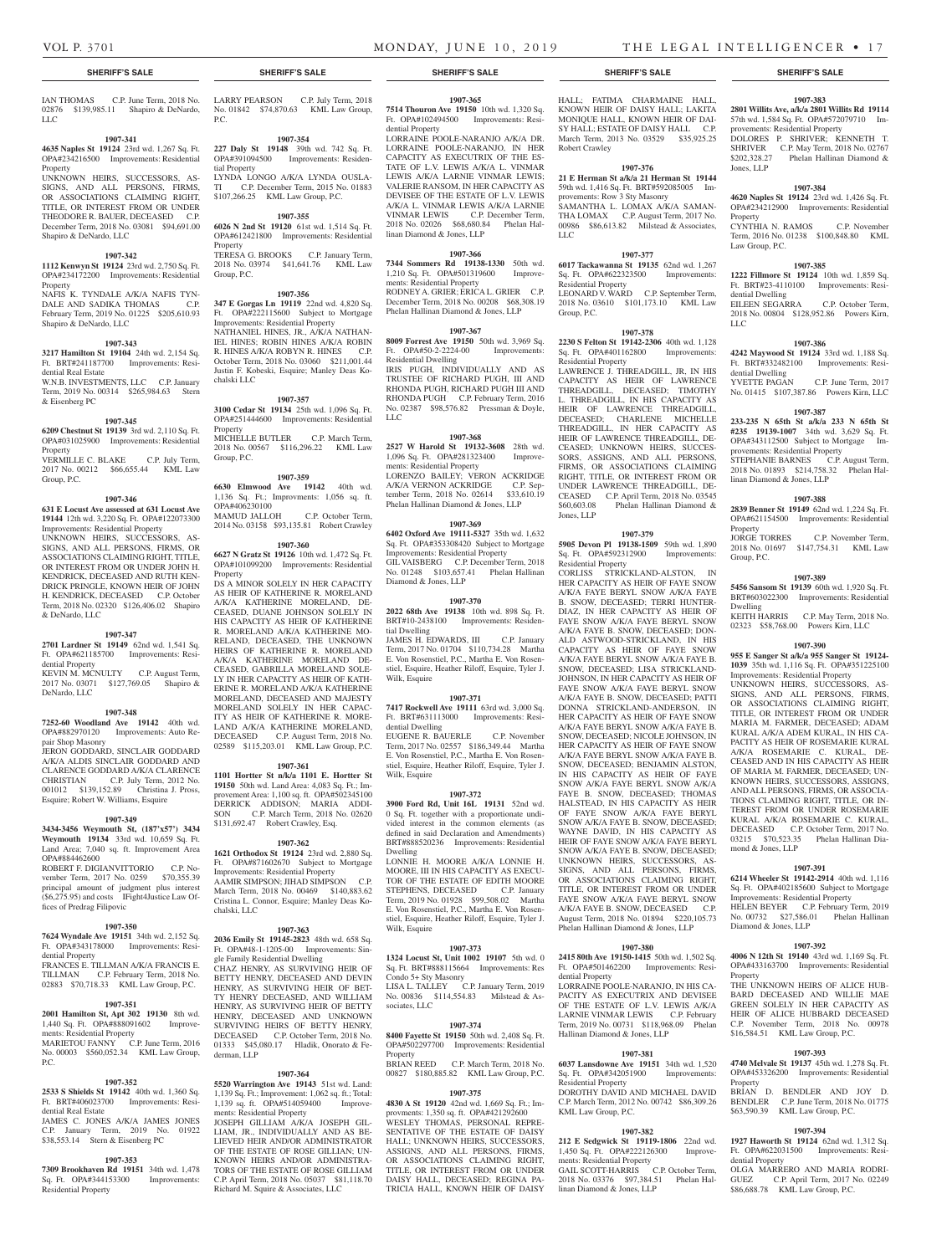#### **1907-395 3211 Aramingo Ave 19134** 45th wd. 1,073 Sq.

Ft. OPA#451392300 Improvements: Residential Property<br>ARMINDA L. PAZ ARMINDA L. PAZ C.P. June Term, 2016

No. 00302 \$137,573.21 KML Law Group, P.C.

### **1907-397**

**1625 E Hunting Park Ave a/k/a 1625 Hunting Park Ave 19124** 33rd wd. 1,306 Sq. Ft. OPA#332087600 Improvements: Residential Property

RAYMOND D. MCCRAY C.P. June Term, 2015 No. 02226 \$46,378.18 KML Law Group, P.C.

#### **1907-398**

**1736 N 61st St 19151** 34th wd. 1,455 Sq. Ft. OPA#342265100 Improvements: Residential Property

DANIELLE L. WHITE ROBINSON C.P. February Term, 2016 No. 00367 \$81,122.05 KML Law Group, P.C.

#### **1907-399**

**3913 Arcadia St 19124** Land: 693 Sq. Ft.; Improvements: 968 sq. ft. OPA#453165100 Improvements: Single Family Dwelling YVES PROSPER; ROSE DANIELLE ETI-ENNE C.P. August Term, 2018 No. 2073 \$71,599.96 Adam Nachmani, Esquire; Sirlin Lesser & Benson, P.C.

#### **1907-400**

**1719 Arnold St 19152** 56th wd. 1,554 Sq. Ft. OPA#562188800 Improvements: Residential Property DIANE MILLER C.P. August Term, 2018

No. 00658 \$150,325.74 Phelan Hallinan Diamond & Jones, LLP

#### **1907-401**

**3910 L St 19124** 33rd wd. 1,172 Sq. Ft. OPA#332382500 Improvements: Residential Property LESHAWN D.B. GOMILLION AND OMAR SANTOS-RIVERA C.P. July Term, 2018 No. 03973 \$68,381.43 KML Law Group, P.C.

#### **1907-402**

**3531 Teton Rd 19154-1511** 66th wd. 3,500 Sq. Ft. BRT#663137800 Improvements: Residential Real Estate DENEEN A. RISPO C.P. July Term, 2018 No. 03396 \$175,908.82 Stern & Eisenberg PC

#### **1907-403**

**3123 Teesdale St 19152** 64th wd. 2,447 Sq. Ft. OPA#641164800 Improvements: Residential Property

DONNA DONOHOE AND BRIAN M. DONO-HOE A/K/A BRIAN DONOHOE C.P. November Term, 2017 No. 02775 \$217,346.04 KML Law Group, P.C.

#### **1907-404**

**9826 Garvey Dr 19114** 65th wd. 1,404 Sq. Ft. BRT#652471400 Improvements: Residential Real Estate MAUREEN B. CRONIN A/K/A MAUREEN CRONIN AND WILLIAM J. CRONIN C.P.

August Term, 2018 No. 01363 \$194,569.54 Stern & Eisenberg PC

#### **1907-405**

**6634 Souder St 19149** 54th wd. 1,368 Sq. Ft. OPA#541215900 Improvements: Residential Property

TRACY HUA AND CHI-HUNG MU C.P. June Term, 2014 No. 01746 \$162,959.16 KML Law Group, P.C.

#### **1907-406**

**547 E Locust Ave 19144** 12th wd. 3,130 Sq. Ft. BRT#122071200 Improvements: Residential Real Estate

MARVETTA PALMER A/K/A MARVETA PALMER C.P. July Term, 2018 No. 02359 \$171,795.90 Stern & Eisenberg PC

#### **1907-407**

**3642 N Percy St 19140** 43rd wd. 1,174 Sq. Ft. OPA#432121800 Subject to Mortgage Improvements: Residential Property JASON COLON C.P. September Term, 2016<br>No. 02217 \$42.256.31 Iustin E. Kobeski  $I$ ustin  $F$ . Kobeski Esquire; Manley Deas Kochalski LLC

#### **1907-408**

**1026 Knorr St 19111** 53rd wd. 2,937 Sq. Ft. OPA#532118200 Improvements: Residential Property ROXANNE STUART AS EXECUTRIX OF THE ESTATE OF PHYLLIS FELDMAN DE-CEASED C.P. April Term, 2014 No. 01865 \$90,491.05 KML Law Group, P.C.

#### **1907-409**

**5738 Hasbrook Ave 19120-1622** 35th wd. 2,000 Sq. Ft. OPA#351312200 Improvements: Residential Property

GREGORY WILLIAMS, JR C.P. February Term, 2019 No. 00434 \$146,339.05 Phelan Hallinan Diamond & Jones, LLP

**1907-410 626 E Locust Ave a/k/a 626 Locust Ave 19144- 1310** 12th wd. 1,450 Sq. Ft. OPA#122062900 Subject to Mortgage Improvements: Residen-

tial Property UNKNOWN HEIRS, SUCCESSORS, AS-SIGNS, AND ALL PERSONS, FIRMS, OR ASSOCIATIONS CLAIMING RIGHT, TITLE OR INTEREST FROM OR UNDER FRANK<br>FLEMING IR DECEASED CP De-FLEMING, JR., DECEASED. C.P. December Term. 2018 No. 02435 \$39,678.16 cember Term, 2018 No. 02435 Phelan Hallinan Diamond & Jones, LLP

## **1907-411**

**1645 N 59th St 19151** 52nd wd. 2,030 Sq. Ft. OPA#043307900 Improvements: Residential Property TYRA H. WALKER C.P. August Term, 2018 No. 01725 \$54,824.42 KML Law Group, P.C.

#### **1907-412**

**6346 N 18th St 19141-1450** 17th wd. 1,200 Sq. Ft. OPA#172282500 Improvements: Residential Property DECARLO B. FREEMAN, JR C.P. May Term, 2017 No. 02580 \$120,231.15 Phelan Hallinan Diamond & Jones, LLP

#### **1907-413**

**8030 Mars Pl 19153-1112** 40th wd. 1,260 Sq. Ft. OPA#405890055 Improvements: Residential Property<br>DENISE HAWKINS C.P. September Term, 2012 No. 00675 \$66,468.44 Phelan Hallinan Diamond & Jones, LLP

#### **1907-415**

**600 Lindley Ave 19120** 49th wd. Land Area: 6,000 Sq. Ft.; Improvement Area: 1,600 sq. ft. Improvements: Row B/ off-str 3 Sty Mason GTO PROPERTIES, LLC C.P. December Term, 2014 No. 03404 \$190,518.09 Ryan

A. Gower and Paul J. Fanelli **1907-417**

**3512 Woodhaven Rd 19154** 66th wd. 1,674 Sq. Ft. OPA#662615000 Improvements: Residential Property

UNKNOWN HEIRS, SUCCESSORS, AS-SIGNS, AND ALL PERSONS, FIRMS, OR ASSOCIATIONS CLAIMING RIGHT, TITLE, OR INTEREST FROM OR UNDER LLOYD S. HIGGS, BRET HIGGS, RECORD OWNER AND BENEFICIARY OF THE ESTATE OF LLOYD S. HIGGS, BYRON HIGGS, RE-CORD OWNER AND BENEFICIARY OF THE ESTATE OF LLOYD S. HIGGS, KAY-ANA HIGGS, RECORD OWNER AND BEN-EFICIARY OF THE ESTATE OF LLOYD S. HIGGS, MARK HIGGS, RECORD OWNER AND BENEFICIARY OF THE ESTATE OF LLOYD S. HIGGS, VALERIE ANN HIGGS, RECORD OWNER AND BENEFICIARY OF THE ESTATE OF LLOYD S. HIGGS, ESTATE OF LLOYD S. HIGGS C/O TONI V. HIGGS, EXECUTRIX, TONI V. HIGGS, RE-CORD OWNER AND EXECUTRIX OF THE ESTATE OF LLOYD S. HIGGS AND BON-NIE RENEE LEFTWICH, RECORD OWNER AND BENEFICIARY OF THE ESTATE OF LLOYD S. HIGGS C.P. March Term, 2014 No. 02641 \$86,600.33 KML Law Group, P.C.

#### **1907-418**

**2401 N 50th St 19131** 52nd wd. 10,637 Sq. Ft. OPA#521251500 Improvements: Residential Property SHELIA GREEN, A/K/A SHELIA GREEN BATCHELOR C.P. April Term, 2018 No. 04917 \$389,259.53 Cristina L. Connor, Esquire; Manley Deas Kochalski, LLC

#### **1907-419**

**3050 N 16th St 19132-2310** 11th wd. 1,350 Sq. Ft. OPA#111195900 Improvements: Residential Property TUTO INVESTMENT LLC; ALEXANDER BARNES C.P. May Term, 2018 No. 01553 \$44,250.83 Phelan Hallinan Diamond & Jones, LLP

#### **1907-420**

**9908 Bustleton Ave, Unit C9 19115** 58th wd. RES CONDO + 2 STY MASONRY; 978 Sq. Ft. BRT#888580331 Improvements: Residential Dwelling ANTHONY COIA, KNOWN SURVIVING HEIR OF SHEILA COIA, ELIZABETH QUINN, KNOWN SURVIVING HEIR OF SHEILA COIA AND UNKNOWN SURVIV-ING HEIRS OF SHEILA COIA C.P. July Term, 2018 No. 00923 \$150,800.14 Mc-Cabe, Weisberg, & Conway, LLC

**1907-421 4538 Tolbut St 19136** 65th wd. ROW B/ GAR 2 STY MASONRY; 1,120 Sq. Ft.

#### **1907-434**

**4514 Regent St 19143** 46th wd. 1,615 Sq. Ft. OPA#461134700 Improvements: Residential Property

**SHERIFF'S SALE SHERIFF'S SALE SHERIFF'S SALE SHERIFF'S SALE SHERIFF'S SALE**

THE UNKNOWN HEIRS OF EUGENE R HINES DECEASED AND HENRY HINES SOLELY IN HIS CAPACITY AS HEIR OF EUGENE R. HINES, DECEASED C.P. December Term, 2017 No. 02071 \$409,593.94 KML Law Group, P.C.

#### **1907-435**

BRT#652095900 Improvements: Residential

KATHLEEN SWAVELY AND ROBERT SWAVELY C.P. October Term, 2018 No. 03862 \$126,443.42 McCabe, Weisberg, &

**1907-422 6738 Paschall Ave 19142-1809** 40th wd. 960

WILLIAM BUTLER C.P. February Term, 2014 No. 01393 \$74,714.43 Phelan Hal-

**1907-423 2038 W Tioga St 19140-3972** 11th wd. 2,808

CLAIRE L. BURRIS; GREGORY K. BUR-RIS C.P. December Term, 2018 No. 02025<br>\$71.930.59 Phelan Hallinan Diamond &

**1907-424 4622 Oakland St 19124** 23rd wd. 1230 Sq. Ft. BRT#234228300 Subject to Mortgage Im-

ALEXANDER LOPEZ AND KATHERINE LOPEZ C.P. May Term, 2018 No. 025498 \$121,793.48 McCabe, Weisberg, & Conway,

**1907-425 5232 Castor Ave 19124-1723** 23rd wd. 1,432 Sq. Ft. OPA#233131600 Improvements:

KOW ANGUAH A/K/A KOW G. ANGUAH C.P. April Term, 2018 No. 01012 \$93,276.48 Phelan Hallinan Diamond & Jones, LLP **1907-426 5516 Windsor Ave a/k/a 5516 Windsor St 19143** 51st wd. ROW B/GAR 2 STY MA-SONRY; 1,062 Sq. Ft. BRT#514080800 Improvements: Residential Dwelling

CHESTER HOLLAND, JR., MORTGAGOR, REAL OWNER AND IN HIS CAPACITY AS KNOWN SURVIVING HEIR OF IRIS E. HOLLAND AND UNKNOWN SURVIVING HEIRS OF IRIS E. HOLLAND C.P. February Term, 2018 No. 036120 \$53,435.54 Mc-

**1907-427 2827 Norcross Ln 19114-3455** 57th wd. 1,847 Sq. Ft. OPA#572095553 Improve-

FELIX T. HAMMOND A/K/A FELIX HAM-MOND C.P. October Term, 2013 No. 03142<br>\$76,285.92 Phelan Hallinan Diamond & Phelan Hallinan Diamond &

**1907-428 6524 Chew Ave 19119** 22nd wd. ROW 2 STY MASONRY; 1,312 Sq. Ft. BRT#221253000 Improvements: Residential Dwelling MARCEL FOX, KNOWN SURVIVING HEIR OF ERICA FOX A/K/A ERICA N. FOX AND UNKNOWN SURVIVING HEIRS OF ERICA FOX A/K/A ERICA N. FOX C.P. July Term, 2017 No. 02191 \$101,718.89 McCabe,

**1907-429 5708 Kingsessing Ave 19143** 1,211 Sq. Ft. OPA#401126500 Improvements: Residential MARGARET PORTER C.P. October Term, 2018 No. 04010 \$44,243.05 Jill M. Fein,

**1907-431 7121 Cedar Park Ave 19138** 10th wd. 1,450

MONICA M. BUCKNER C.P. October Term, 2018 No. 01644 \$203,467.59 Stern

**1907-432 78 E Penn St 19144-2308** 12th wd. 11,733.44 Sq. Ft. BRT#121135600 Improvements:

DAVID TILSON AND PAMELA TILSON C.P. April Term, 2015 No. 01716 \$273,562.84

of Kater St, 33ft. 1/4 in. Westerly of Twelfth St. Front: 21 ft. 2 3/4 in. Depth: 60ft. 1/4 in. OPA#023173515 Improvements: Residential

ALPHA UNITED, LP, A PENNSYLVANIA LIMITED PARTNERSHIP C.P. March Term, 2018 No. 01172 \$798,453.60 plus legal interest in the amount of \$177,992.36 for a subtotal of \$976,445.96 Leona Mogavero,

On the Northerly Side

Cabe, Weisberg, & Conway, LLC

ments: Residential Property

Weisberg, & Conway, LLC

Sq. Ft. BRT#102511600 Residential Real Estate<br>MONICA M BUCKNER

& Eisenberg PC

Residential Dwelling

Powers Kirn, LLC

Dwelling

Esquire

1907-433<br>**1205 Kater St 19147** On

Jones, LLP

Esquire

provements: Residential Dwelling

Phelan Hallinan Diamond &

Dwelling

Conway, LLC

Sq. Ft. OPA#403173700 Residential Property

linan Diamond & Jones, LLP

Sq. Ft. OPA#112089900 Residential Property

Jones, LLP

LLC

Residential Property

**5021 N Camac St 19141** 49th wd. 1,315 Sq. Ft. OPA#491479500 Improvements: Residential Property ANNE EDOUARD AND MARTIN ED-

OUARD C.P. December Term, 2018 No. 00870 \$80,069.91 KML Law Group, P.C. **1907-436**

**2629 Wilder St 19146** 36th wd. 672 Sq. Ft. OPA#364233500 Improvements: Residential

Property THE UNKNOWN HEIRS OF ALVIN D. WIL-LIAMS, SR. A/K/A ALVIN WILLIAMS DE-CEASED, DIANNA JONES SOLELY IN HER CAPACITY AS HEIR OF ALVIN D. WIL-LIAMS, SR. A/K/A ALVIN WILLIAMS DE-CEASED, GREGORY WILLIAMS SOLELY IN HIS CAPACITY AS HEIR OF ALVIN D. WILLIAMS, SR. A/K/A ALVIN WILLIAMS DECEASED AND ALVIN D. WILLIAMS, JR. SOLELY IN HIS CAPACITY AS HEIR OF ALVIN D. WILLIAMS, SR. A/K/A ALVIN WILLIAMS DECEASED C.P. April Term, 2018 No. 00132 \$64,086.54 KML Law Group, P.C.

#### **1907-437**

**6657 Erdrick St 19135** 55th wd. 1,293 Sq. Ft. OPA#552278200 Improvements: Residential Property

NIKKI DYER C.P. November Term, 2018 No. 02919 \$81,707.60 KML Law Group, P.C.

#### **1907-438**

**421-423 E Rittenhouse St 19144** 22nd wd. 3,113 Sq. Ft. BRT#591127000 Improvements: Residential Dwelling TAMARA GUILMOUTDINOV AND AR-TOUR GUILMOUTDINOV C.P. November Term, 2018 No. 01779 \$175,094.01 Martha E. Von Rosenstiel, P.C., Martha E. Von Rosenstiel, Esquire, Heather Riloff, Esquire, Tyler J. Wilk, Esquire

#### **1907-439**

**113 E 64th Ave 19120** 61st wd. 1,768 Sq. Ft. OPA#611335900 Improvements: Residential Property CHANTAL L. MCKELTON AS EXECUTRIX

OF THE ESTATE OF GENEVA W. MCKEL-TON A/K/A GENEVA W. MCKEETON DE-CEASED C.P. November Term, 2018 No. 03386 \$107,934.68 KML Law Group, P.C.

#### **1907-440**

**6220 Dickens Ave 19142** 40th wd. 1,455 Sq. Ft. BRT#402241400 Improvements: Residential Dwelling ANGELA JOHNSON C.P. April Term, 2018 No. 02244 \$54,796.09 Powers Kirn, LLC

#### **1907-441**

**7313 Hiola Rd 19128** 21st wd. Land: 2,342 Sq. Ft.; Improvement: 1,548 sq. ft.; Total: 2,342 sq. ft. BRT#214218500 Improvements: sq. ft. BRT#214218500 Residential Property UNKNOWN HEIRS OF THE ESTATE OF JAMES W. TRIGNANI, DECEASED C.P. May Term, 2017 No. 01938 \$185,522.75 Richard M. Squire & Associates, LLC

#### **1907-442**

**514 Mckean St 19148** 39th wd. 1,115 Sq. Ft. OPA#392033300 Improvements: Residential Property FREDREKA LONG SOLELY IN HER CA-

PACITY AS HEIR OF WILLIE MAE LONG A/K/A WILLIE LONG, DECEASED AND THE UNKNOWN HEIRS OF WILLIE MAE LONG A/K/A WILLIE LONG DE-<br>CEASED CP October Term 2016 No C.P. October Term, 2016 No. 01261 \$172,573.60 KML Law Group, P.C.

#### **1907-443**

**1601 Worrell St a/k/a 1601 E Worrell St 19124** 33rd wd. 1,339 Sq. Ft. OPA#332039205 Improvements: Residential Property<br>FELIX A. DEMURO C.P. October Term,

FELIX A. DEMURO 2016 No. 01486 \$151,386.57 KML Law Group, P.C.

#### **1907-444**

**4714 Sheldon St 19127** 21st wd. 1,766 Sq. Ft. OPA#211524700 Improvements: Residential **Property** JEFFREY ISACKMAN AND JAIME R. SHEPHERDSON C.P. February Term, 2018 No. 00405 \$200,243.61 KML Law Group, P.C.

# **1907-445**

**1850 E Tulpehocken St 19138** 10th wd. Land: 1,656 Sq. Ft.; Improvement: 1,506 sq. ft.; Total: 1,656 sq. ft. OPA#102209100 Improvements: Residential Property

DOMINGA GOODWIN, SR. AND SHYRA GODWIN & UNKNOWN HEIRS OF THE ESTATE OF DOMINGA GOODWIN, JR. C.P. June Term, 2018 No. 02701 \$140,453.94 Richard M. Squire & Associates, LLC

#### **1907-446**

**9414 Torresdale Ave 19114** 65th wd. 7,950 Sq. Ft. OPA#652326500 Improvements: Residential Property JEFFREY L. PROBST AND KATHLEEN V. PROBST C.P. April Term, 2018 No. 01904 \$290,149.35 KML Law Group, P.C.

#### **1907-447**

**6512 Wyncote Ave 19138** 59th wd. ROW B/GAR 2 STY MASONRY; 1,008 Sq. Ft. BRT#591022300 Improvements: Residential Dwelling HAROLD FELDER, JR. KNOWN SURVIV-

ING HEIR OF JULIA B. FELDER A/K/A JU-LIA M. FELDER, RUTH FELDER, KNOWN SURVIVING HEIR OF JULIA B. FELDER A/K/A JULIA M. FELDER, AND UN-KNOWN SURVIVING HEIRS OF JULIA B. FELDER A/K/A JULIA M. FELDER August Term, 2017 No. 02743 \$78,015.54 McCabe, Weisberg, & Conway, LLC

#### **1907-448**

**1636 Pennington Rd 19151** 34th wd. 1,525 Sq. Ft. OPA#343330900 Improvements: Residential Property

THE UNKNOWN HEIRS OF ROBERT L. JENKINS, DECEASED AND GARY JEN-KINS, SOLELY IN HIS CAPACITY AS HEIR OF ROBERT L. JENKINS, DECEASED C.P. May Term, 2018 No. 01068 \$100,997.20 KML Law Group, P.C.

#### **1907-449 2111 S 58th St 19143** 40th wd. 1,140 Sq. Ft.

**Property** 

Law Group, P.C.

Residential Property

KML Law Group, P.C.

BRT#11-1020700

BRT#03-3159800

OPA#404229700

Property

Property

Law Group, P.C.

Law Group, P.C.

Robert Crawley

WILLIAM LACOMCHEK

Group, P.C.

Property

OPA#401052300 Improvements: Residential

WILLIAM D. THOMPSON JR. C.P. July Term, 2013 No. 01868 \$129,557.45 KML

**1907-450 5338 Haverford Ave 19139** 44th wd. 1,888 Sq. Ft. OPA#441048700 Improvements:

SYBELLEDIS ROSS C.P. November Term, 2018 No. 02932 \$49,029.23 KML Law

**1907-451 7120 Rutland St 19149** 54th wd. 1,413 Sq. Ft. OPA#542159300 Improvements: Residential

THE UNKNOWN HEIRS OF JOSEPH MI-CHAEL PETROCELLI DECEASED C.P. December Term, 2018 No. 02570 \$90,663.35

**1907-452 1618 W Glenwood Ave 19132** 11th wd.

SENECA T. WILLOUGHBY, SR. C.P. September Term, 2018 No. 02237 \$45,831.53

**1907-453 5910 Cobbs Creek Pkwy 19143** 46th wd.

MICHAEL GLENN AND CRYSTAL GLENN C.P. May Term, 2016 No. 02987 \$163,104.22

**1907-454 7625 Elmwood Ave 19153** 40th wd. 1,168 Sq. Ft.; Improvements: 1,056 sq. ft.

FESTUS MARK ETTAH A/K/A F. MARK ETTAH C.P. October Term, 2018 No. 02920

**1907-455 5703 Pine St 19143** 60th wd. 1,224 Sq. Ft. OPA#604094300 Improvements: Residential

ANTOINETTE STITH-BYRD C.P. November Term, 2018 No. 02922 \$83,871.82 KML

**1907-458 2211 N 51st St 19131** 52nd wd. 9,971 Sq. Ft. OPA#521274000 Improvements: Residential

Term, 2014 No. 01445 \$317,963.86 KML

**1907-459 5346 Spruce St 19139** 60th wd. 1,319 Sq. Ft.; Improvements: 1,484 sq. ft. OPA#871255450 DENNIS O. CARTER, JR. ADMINISTRA-TOR OF THE ESTATE OF DENNIS O. CARTER, SR.; UNKNOWN SURVIVING HEIRS OF RUTH M. CARTER C.P. February Term, 2016 No. 04447 \$120,213.99

**1907-460 8509 Kendrick Pl 19111** 63rd wd. 2,841 Sq.

Emmanuel J. Argentieri, Esquire

Emmanuel J. Argentieri, Esquire

\$84,229.43 Robert Crawley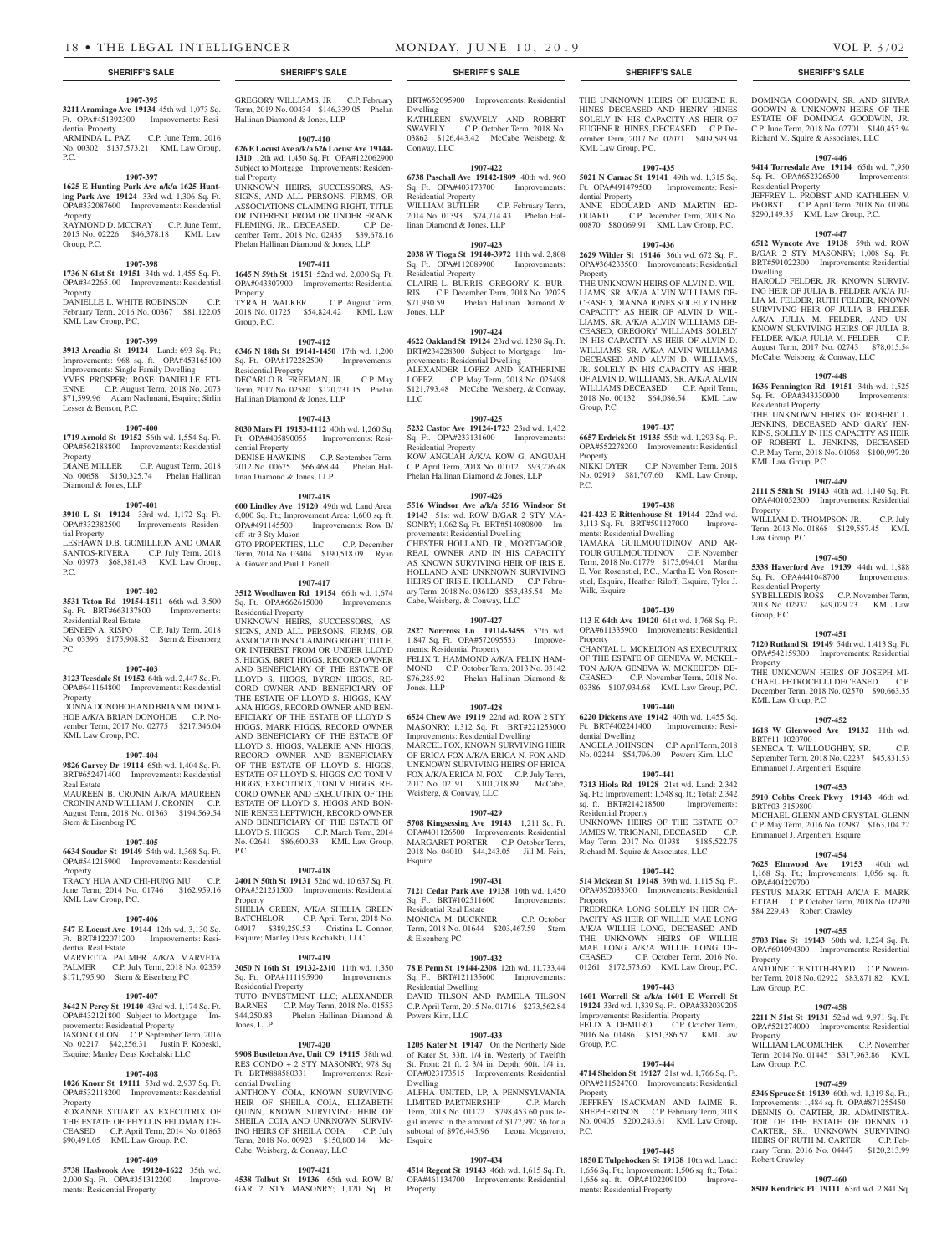Residential Property

Gregory Javardian, LLC

provements: Residential Property

gage Improvements: None

ments: Residential Property

linan Diamond & Jones, LLP

Residential Property

Diamond & Jones, LLP

Hallinan Diamond & Jones, LLP

**1907-518 3019 Fairdale Rd 19154-1803** 66th wd. 1,152 Sq. Ft. OPA#663024200 Improvements:

TIMOTHY J. ALGEO, JR C.P. November Term, 2017 No. 02912 \$177,401.94 Phelan

**1907-519 6523 Tulip St 19135-2823** 41st wd. 1,046 Sq. Ft. OPA#411450100 Subject to Mortgage Improvements: Residential Property GREGORY BOYD C.P. May Term, 2017 No. 04680 \$74,135.19 Phelan Hallinan

**1907-520 753 Bergen St 19111-1328** 63rd wd. 1,572 Sq. Ft. OPA#632031400 Improvements:

2018 No. 002249 \$28,927.56

PAMLA D. SMITH C.P. September Term,

**1907-517 8124 Thouron Ave 19150-2417** 50th wd. 1,534 Sq. Ft. OPA#502153100 Improve-

UNKNOWN SUCCESSOR ADMINIS-TRATOR OF THE ESTATE OF QUEENIE CARTER A/K/A QUEENIE ESTHER CA-NADY CARTER A/K/A QUEENIE ESTER CARTER, DECEASED; REGINA D. KO-RNEGAY, IN HER CAPACITY AS HEIR OF QUEENIE CARTER A/K/A QUEENIE ES-THER CANADY CARTER A/K/A QUEENIE ESTER CARTER, DECEASED; ROBERT D. KORNEGAY, II, IN HIS CAPACITY AS HEIR OF QUEENIE CARTER A/K/A QUEENIE ESTHER CANADY CARTER A/K/A QUEENIE ESTER CARTER, DE-CEASED; BRIDGETTE C. KORNEGAY, IN HER CAPACITY AS HEIR OF QUEENIE CARTER A/K/A QUEENIE ESTHER CA-NADY CARTER A/K/A QUEENIE ESTER CARTER, DECEASED; UNKNOWN HEIRS, SUCCESSORS, ASSIGNS, AND ALL PER-SONS, FIRMS, OR ASSOCIATIONS CLAIM-ING RIGHT, TITLE, OR INTEREST FROM OR UNDER QUEENIE CARTER A/K/A QUEENIE ESTHER CANADY CARTER A/K/A QUEENIE ESTER CARTER, DE-CEASED; GERMAINE KORNEGAY, IN HER CAPACITY AS ADMINISTRATRIX AND HEIR OF THE ESTATE OF MAURICE M. KORNEGAY A/K/A MAURICE MIL-TON KORNEGAY, DECEASED ADMINIS-TRATOR AND HEIR OF THE ESTATE OF QUEENIE CARTER A/K/A QUEENIE ES-THER CANADY CARTER A/K/A QUEENIE ESTER CARTER, DECEASED; UNKNOWN HEIRS, SUCCESSORS, ASSIGNS, AND ALL PERSONS, FIRMS, OR ASSOCIATIONS CLAIMING RIGHT, TITLE, OR INTER-EST FROM OR UNDER MAURICE M. KO-RNEGAY A/K/A MAURICE MILTON KO-RNEGAY, DECEASED ADMINISTRATOR AND HEIR OF THE ESTATE OF OUFFNIE CARTER A/K/A QUEENIE ESTHER CA-NADY CARTER A/K/A QUEENIE ESTER CARTER, DECEASED C.P. October Term, 2016 No. 01471 \$257,786.87 Phelan Hal-

LLC

Dwelling

January Term, 2018 No. 00872 \$36,738.03

**1907-513**

MELISSA A. HERD C.P. September Term, 2016 No. 03017 \$242,912.94 Meredith H. Wooters, Esquire; Manley Deas Kochalski,

**1907-514 4334 Marple St 19136** 65th wd. 1,157 Sq. Ft. BRT#651092200 Improvements: Residential

ELIZABETH Y. WATSON C.P. April Term, 2013 No. 00701 \$29,581.30 Law Office of

**1907-515 1446 Creston St 19149** 54th wd. 1,271 Sq. Ft. OPA#541007300 Subject to Mortgage Im-

JESSICA COTTO, A/K/A JESSICA M. COT-TO; ALEXANDER LEBRON C.P. January Term, 2017 No. 04381 \$67,349.93 Justin F. Kobeski, Esquire; Manley Deas Kochalski LLC **1907-516 2018 N 25th St 19121-1302** 32nd wd. Situate on the West side of 25th Street at the distance of 145 feet Northwardly from the North side of Norris Street. Containing in front or breadth on 25th Street, 16 feet and extending width in length or depth Westward between parallel lines at right angels with 25th Street, 70 feet to a 3 feet wide alley which leads Southwardly into Norris Street and Northwardly into another 3 feet wide alley which leads Eastwardly into 25th Street OPA#322181100 Subject to Mort-

#### Ft. OPA#632269600 Improvements: Residential Property

KEVIN CLARK C.P. November Term, 2018 No. 02902 \$204,841.33 KML Law Group,  $PC<sub>c</sub>$ 

#### **1907-461**

**5612 Walton Ave 19143** 46th wd. 900 Sq. Ft. OPA#463085000 Improvements: Residential Property RUDOLPH S. BALLARD SOLELY IN HIS CAPACITY AS HEIR OF LOIS BALLARD DECEASED AND THE UNKNOWN HEIRS OF LOIS BALLARD DECEASED C.P. November Term, 2018 No. 02911 \$112,211.30 KML Law Group, P.C.

#### **1907-464**

#### **949 Foulkrod St a/k/a 949 and 951 Foulkrod St 19124** 23rd wd. (formerly part of th 35th wd.) 5,000 Sq. Ft. BRT#233037300 Improvements: Residential Dwelling ANTHONY WOODARD AND SAMANTHA

WOODARD C.P. June Term, 2018 No. 02016 \$74,705.21 Powers Kirn, LLC

#### **1907-465**

**1141 Passmore St 19111-5411** 53rd wd. 1,278 Sq. Ft. OPA#531111700 Improvements: Residential Property TIMOTHY J. CERVINO C.P. October Term, 2010 No. 00504 \$117,007.27 Phelan Hallinan Diamond & Jones, LLP

#### **1907-466**

**4830 Hazel Ave 19143** 46th wd. 2,460 Sq. Ft. OPA#461069400 Improvements: Residential Property KAREN VANN C.P. April Term, 2013 No.

04167 \$412,442.04 Shapiro & DeNardo, LLC

#### **1907-467**

**3033 Baltz St 19121** 29th wd. 810 Sq. Ft. BRT#292202200 Improvements: Residential Real Estate ALSON ALSTON C.P. July Term, 2018 No.

00925 \$138,983.33 Stern & Eisenberg PC **1907-468**

## **12016 Elmore Rd 19154** 66th wd. 7,828 Sq.

Ft. BRT#662207100 Improvements: Residential DEAN MAHON C.P. March Term, 2018 No. 01633 \$280,758.27 Stern & Eisenberg PC

#### **1907-469 6401 Torresdale Ave 19135** 41st wd. 16,500 Sq. Ft. (land area); 1,956 sq. ft. (improvement area) BRT#882970610 Subject to Mortgage KRISHAVTAR, INC C.P. June Term, 2017 No. 03382 \$555,942.96 Weir & Partners, LLP; Steven E. Angstreich, Esquire; Amy R. Brandt, Esquire

#### **1907-470**

**330 N 53rd St 19139** 44th wd. 1,800 Sq. Ft. OPA#441361100 Improvements: Residential Property JADE POWELL C.P. January Term, 2016 No. 03194 \$63,101.09 KML Law Group,  $P C$ 

#### **1907-471**

**330 W Logan St 19144** 13th wd. 2,784 Sq. Ft. OPA#133049500 Improvements: Residential Property MELODY CALLOWAY, AS EXECUTRIX OF THE ESTATE OF EVELYN E. LIVINGSTON A/K/A EVELYN LIVINGSTON, DECEASED

### AND WILLIAM G. GOSLEE C.P. December Term, 2017 No. 02090 \$135,090.94 KML Law Group, P.C.

#### **1907-472**

**6335 N 13th St, a/k/a 6335-37 N 13th St 19141-3309** 49th wd. 1,600 Sq. Ft. OPA#493209200 Improvements: Residential Property

CAL V. DYE C.P. January Term, 2019 No. 00440 \$54,056.80 Phelan Hallinan Diamond & Jones, LLP

#### **1907-473**

**1532 Church St 19124-3935** 23rd wd. 1,196 Sq. Ft. OPA#232037200 Improvements: Residential Property AUREA RODRIGUEZ Term, 2018 No. 01017 \$64,504.96 Phelan

# Hallinan Diamond & Jones, LLP

#### **1907-474**

**6323 Palmetto St 19111** 35th wd. 1,890 Sq. Ft. BRT#353266900 Improvements: Residential Real Estate ELIZABETH URBINA C.P. February

Term, 2019 No. 00523 \$123,605.04 Stern & Eisenberg PC

#### **1907-475**

**1755 S Avondale St 19142** 40th wd. 1,607 Sq. Ft. OPA#401180600 Improvements: Residential Property

#### KEHINDE AKANO C.P. October Term, 2011 No. 02687 \$63,045.80 Justin F. Kobeski, Esquire; Manley Deas Kochalski LLC

**1907-476 116 W Rockland St 19120-4236** 42nd wd. 1,350 Sq. Ft. OPA#422113600 Improvements: Residential Property JOSEPH MARIO BOLANOS C.P. December Term, 2018 No. 01798 \$80,439.99 Phelan Hallinan Diamond & Jones, LLP

#### **1907-477**

**5267 Burton St 19124** 62nd wd. 1,151 Sq. Ft. BRT#622434500 Improvements: Row B/gar 2 Sty Masonry MARY E. TUCKER, KNOWN HEIR AND ADMINISTRATRIX FOR THE ESTATE OF SARAH TUCKER A/K/A SARAH A. TUCK-ER, DECEASED AND SARAH A. TUCK-ER C.P. February Term, 2019 No. 00217 \$53,046.43 Milstead & Associates, LLC

#### **1907-478**

**118 E Colonial St 19120** 61st wd. 1,632 Sq. Ft. BRT#61-1-3193-00 DELORES HERBERT C.P. April Term, 2018 No. 03419 \$63,526.96 Milstead & Associates, LLC

#### **1907-479**

**3313 Princeton Ave 19149-1631** 55th wd. 1,769 Sq. Ft. OPA#551396100 Improvements: Residential Property WILLIAM T. ULMER C.P. November Term, 2018 No. 03319 \$124,493.72 Phelan Hallinan Diamond & Jones, LLP

#### **1907-480**

**8030 Ditman St, Unit 145, a/k/a 8030 Ditman St, Unit 145Z, a/k/a 800 Ditman St Apt 145, a/k/a 800 Ditman St Apt 145Z 19136** 88th wd. 784 Sq. Ft. OPA#888651045 Improvements: Residential Property GWENDOLYN D. WATERS A/K/A GWEN-DOLYN WATERS C.P. November Term,

2016 No. 00505 \$90,418.15 Phelan Hallinan Diamond & Jones, LLP **1907-481**

**5225 N 15th St 19141-1601** 17th wd. 1,768 Sq. Ft. OPA#172044600 Improvements: Residential Property<br>LOUISE MILBURN LOUISE MILBURN C.P. October Term, 2018 No. 00744 \$109,715.51 Phelan Hal-

#### **1907-482**

linan Diamond & Jones, LLP

**6224 N Park Ave 19141-3330** 49th wd. 1,980 Sq. Ft. OPA#493240500 Improvements: Residential Property SYLVESTER BROWN, JR C.P. November Term, 2018 No. 03147 \$108,782.83 Phelan Hallinan Diamond & Jones, LLP

#### **1907-483**

**2764 Cranston Rd 19131-2804** 52nd wd. 1,864 Sq. Ft. OPA#521393500 Improvements: Residential Property MISTY S. BULLOCK C.P. December Term, 2018 No. 00801 \$137,437.15 Phelan Hallinan Diamond & Jones, LLP

#### **1907-484**

**7387 Wheeler St 19153-1420** 40th wd. 1,056 Sq. Ft. OPA#404213500 Improvements: Residential Property SARA-JANE RICE A/K/A RICE SARA-

#### JANE C.P. August Term, 2015 No. 01989<br>\$90,680.35 Phelan Hallinan Diamond & Phelan Hallinan Diamond & Jones, LLP

#### **1907-485**

**4335 L St 19124-4323** 33rd wd. 715 Sq. Ft. OPA#332404400 Subject to Mortgage Improvements: Residential Property ANNETTE LIGHTNER C.P. May Term, 2018 No. 01985 \$72,258.45 Phelan Hallinan Diamond & Jones, LLP

#### **1907-486**

**4726 Princeton Ave 19135-1930** 41st wd. 1,280 Sq. Ft. OPA#412049700 Improvements: Residential Property ANNA MARY BLANKENSHIP C.P. November Term, 2018 No. 01426 \$122,657.82 Phelan Hallinan Diamond & Jones, LLP

#### **1907-487**

**4847 Hoopes St 19139** 44th wd. 994 Sq. Ft. OPA#442039200 Improvements: Residential Property JEFFREY SANDERS C.P. December Term, 2018 No. 03878 \$56,722.43 Shapiro & DeNardo, LLC

#### **1907-488**

**916 E Woodlawn Ave 19138** 12th wd. 1,385 Sq. Ft. OPA#12-2-0889-00 Improvements: Residential Property NARQUITA STEADMAN C.P. November

Term, 2017 No. 02791 \$93,134.03 Shapiro & DeNardo, LLC

#### **SHERIFF'S SALE SHERIFF'S SALE SHERIFF'S SALE SHERIFF'S SALE SHERIFF'S SALE**

#### **1907-489**

**1200 Fenwick Rd 19115** 58th wd. 4,212 Sq. Ft. OPA#581156400 Improvements: Residential Property FRANCIS PEMPER AND BRENDA PEM-<br>PER CP March Term 2017 No. 02621 C.P. March Term, 2017 No. 02621 \$244,991.16 Shapiro & DeNardo, LLC

#### **1907-490**

**5524 Hunter St 19131** 4th wd. 1,472 Sq. Ft. OPA#041260300 Improvements: Residential Property

MYRA JENKINS, KNOWN HEIR OF MA-BEL C. JENKS, DECEASED, UNKNOWN HEIRS, SUCCESSORS, ASSIGNS, AND ALL PERSONS, FIRMS, OR ASSOCIATIONS CLAIMING RIGHT, TITLE, OR INTER-EST FROM OR UNDER MABEL C. JEN-KINS, DECEASED AND JOHN J. JENKINS, KNOWN HEIR OF MABEL C. JENKINS, DECEASED C.P. August Term, 2017 No. 00005 \$95,479.05 Shapiro & DeNardo, LLC

#### **1907-491**

**4625 Morris St 19144** 13th wd. Land Area: 1,466 Sq. Ft.; Improvement Area: 1,310 sq. ft. OPA#133139600 Improvements: Rsa-5 DARIUS JOHNS AND RAELYSE JOHNS, POSSIBLE HEIRS TO THE ESTATE OF JAMES W. JOHNS, JR., DECEASED AND UNKNOWN HEIRS ET AL. OF JAMES W. JOHNS, JR., DECEASED C.P. August Term, 2018 No. 00343 \$41,224.50 plus interest to date of sale Robert J. Wilson, Esq., Wilson Law Firm

#### **1907-492**

**1948 N Hollywood St 19121** 32nd wd. ROW 2 STY MASONRY; 1,020 Sq. Ft. BRT#323245300 Improvements: Residential Dwelling

TIMOTHY E.C. THOMPSON, JR. AND JOC-ELYN THOMPSON C.P. January Term, 2018 No. 03187 \$37,794.52 McCabe, Weisberg, & Conway, LLC

#### **1907-494**

**5021 W Girard Ave 19131-4515** 44th wd. 1,860 Sq. Ft. OPA#442086800 Improvements: Residential Property

LAURA JENKINS A/K/A LAURA B. JEN-KINS, IN HER CAPACITY AS ADMINIS-TRATRIX CTA AND DEVISEE OF THE ES-TATE OF ELIZA E JOHNSON A/K/A ELIZA JOHNSON-JENKINS A/K/A ELIZA JEN-KINS A/K/A ELIZA JOHNSON JENKINS; ETTA P. JENKINS IN HER CAPACITY AS DEVISEE OF THE ESTATE OF ELIZA JOHNSON A/K/A ELIZA JOHNSON-JEN-KINS A/K/A ELIZA JENKINS A/K/A ELIZA JOHNSON JENKINS C.P. July Term, 2018 No. 00834 \$50,511.93 Phelan Hallinan Diamond & Jones, LLP

#### **1907-495**

**6306 Woodbine Ave 19151-2630** 34th wd. 3,204 Sq. Ft. OPA#344125400 Improvements: Residential Property DONNA M. SWEENEY C.P. March Term, 2019 No. 00619 \$343,601.50 Phelan Hallinan Diamond & Jones, LLP

#### **1907-496**

**814 Wynnewood Rd 19151** 34th wd. SEMI/ DET 3 STY MASONRY; 2,710 Sq. Ft. BRT#344228100 Improvements: Residential Dwelling

TAWANDA N. WILSON A/K/A TAWANDA N. BROWN C.P. June Term, 2018 No. 00648 \$118,563.00 McCabe, Weisberg, & Conway, LLC

#### **1907-497**

**429 N 62 St a/k/a 429 N 62nd St 19151-4310**  34th wd. 1,888 Sq. Ft. OPA#341217900 Improvements: Residential Property ANTHONY CARDWELL; CORNELLA GOOD CARDWELL A/K/A CORNELLA A. CARDWELL C.P. December Term, 2018 No. 01799 \$55,922.00 Phelan Hallinan Diamond & Jones, LLP

#### **1907-498**

**4622 Kendrick St 19136-2110** 65th wd. 1,296 Sq. Ft. OPA#652069600 Improvements: Residential Property

JAMES R. KITCHEN; KELLY A. KITCH-EN C.P. September Term, 2013 No. 00706<br>\$87.428.86 Phelan Hallinan Diamond & Phelan Hallinan Diamond & Jones, LLP

#### **1907-499**

**2317 E Sargeants St, a/k/a 2317 E Sergeant St & 2316 E Hazzard St 19125-2247; 19125**  31st wd. 2,904 Sq. Ft. OPA#314094500 Improvements: Residential Property

ANTHONY CANCELLIER A/K/A AN-THONY CANCELLIERE; THOMAS KANE C.P. December Term, 2018 No. 02024 \$180,843.99 Phelan Hallinan Diamond & Jones, LLP

# **1907-500**

**4523 Hurley St 19120-4528** 42nd wd. 1,050  $Sq. Ft. OPA#421442500$ Residential Property DENNIS MALLON C.P. March Term, 2019 No. 00817 \$59,663.21 Phelan Hallinan Law Office of Gregory Javardian, LLC **1326 S Broad St, Apt 1F 19146** 36th wd. 429 Sq. Ft. OPA#888010148 Improvements:

# **1907-501**

Diamond & Jones, LLP

Residential Property

Residential Dwelling

LLC

Real Estate

berg PC

Property

Dwelling

Dwelling

Thereon

Dwelling

Dwelling

**1076 Alcott St 19149** 35th wd. 1,192 Sq. Ft. OPA#352062900 Improvements: Residential Property

GABRIELLA POLIDORO, IN HER CAPAC-ITY AS EXECUTRIX OF THE ESTATE OF RICHARD HETTINGER C.P. February Term, 2019 No. 01697 \$14,887.35 Phelan Hallinan Diamond & Jones, LLP

#### **1907-502 1234 Greeby St 19111-5525** 53rd wd. 1,040 Sq. Ft. OPA#531139100 Improvements:

UNKNOWN HEIRS, SUCCESSORS, AS-SIGNS, AND ALL PERSONS, FIRMS, OR ASSOCIATIONS CLAIMING RIGHT, TI-TLE, OR INTEREST FROM OR UNDER RE-NEE COSOM, DECEASED C.P. August Term, 2018 No. 02842 \$132,171.66 Phelan

**1907-504 7440 Georgian Rd 19138** 42nd wd. 3,606 Sq. Ft. OPA#10-1-1361-00 Improvements:

HENRY JACKSON, SURVIVING TENANT BY ENTIRETIES C.P. January Term, 2018 No. 03282 \$73,823.71 Pressman & Doyle,

**1907-505 5434 Addison St 19143** 60th wd. 1,120 Sq. Ft. BRT#603115700 Improvements: Residential

CHERYL JACKSON C.P. October Term, 2018 No. 02354 \$47,043.73 Stern & Eisen-

**1907-506 277 E Walnut Park Dr 19120-1038** 61st wd. 1,152 Sq. Ft. OPA#611366600 Improve-

LISA M. HLUCHAN C.P. October Term, 2018 No. 03594 \$76,700.79 Phelan Hal-

**1907-507 4140 Longshore Ave a/k/a 4140 Longshore St 19135-2118** 55th wd. 3,104 Sq. Ft. OPA#552173400 Improvements: Residential

JUNE A. WARREN A/K/A JUNE WARREN C.P. May Term, 2017 No. 01702 \$34,648.63 plus interest in the amount of \$3,930.24 An-

**1907-508 8052 Mars Pl 19153** 40th wd. 2,890 Sq. Ft. BRT#405890066 Improvements: Residential

BRIAN D. HOPKINS, CO-PERSONAL REP-RESENTATIVE OF THE ESTATE OF FRAN-CINE M. CAULK, DECEASED AND TERRI L. WILLIAMS, CO-PERSONAL REPRESEN-TATIVE OF THE ESTATE OF FRANCINE M. CAULK, DECEASED C.P. January Term, 2017 No. 02984 \$67,399.25 Law Office of

**1907-509 2328 Benson St 19152** 56th wd. 3,116 Sq. Ft. BRT#562136500 Improvements: Residential

JAMMIE M. LYANI C.P. October Term, 2016 No. 01533 \$180,448.62 Law Office of

**1907-510 5213 N Marshall St 19120** 49th wd.<br>OPA#492113800 Improvements: Erected

LAN TOUNG LY C.P. January Term, 2018 No. 04946 \$56,230.14 Christina J. Pross, Esquire; Robert W. Williams, Esquire

**1907-511 2069 Larue St 19124** 41st wd. 1,111 Sq. Ft. BRT#411013300 Improvements: Residential

Term, 2017 No. 01041 \$32,870.09 Law

**1907-512 6743 Guyer Ave 19142** 40th wd. 1,105 Sq. Ft. BRT#406313400 Improvements: Residential

MARY JOANNA WOOD, MADELINE AN-DREWS, CO-PERSONAL REPRESENTA-TIVE OF THE ESTATE OF WILLIAM J. WOOD A/K/A WILLIAM JOSEPH WOOD, DECEASED AND DONNIE ANDREWS, CO-PERSONAL REPRESENTATIVE OF THE ESTATE OF WILLIAM J. WOOD A/K/A WIL-LIAM JOSEPH WOOD, DECEASED C.P.

Improvements: Erected

ments: Residential Property

linan Diamond & Jones, LLP

drew R. Stoll, Esquire

Gregory Javardian, LLC

Gregory Javardian, LLC

**MICHELLE TOMASELLI** 

Office of Gregory Javardian, LLC

Hallinan Diamond & Jones, LLP